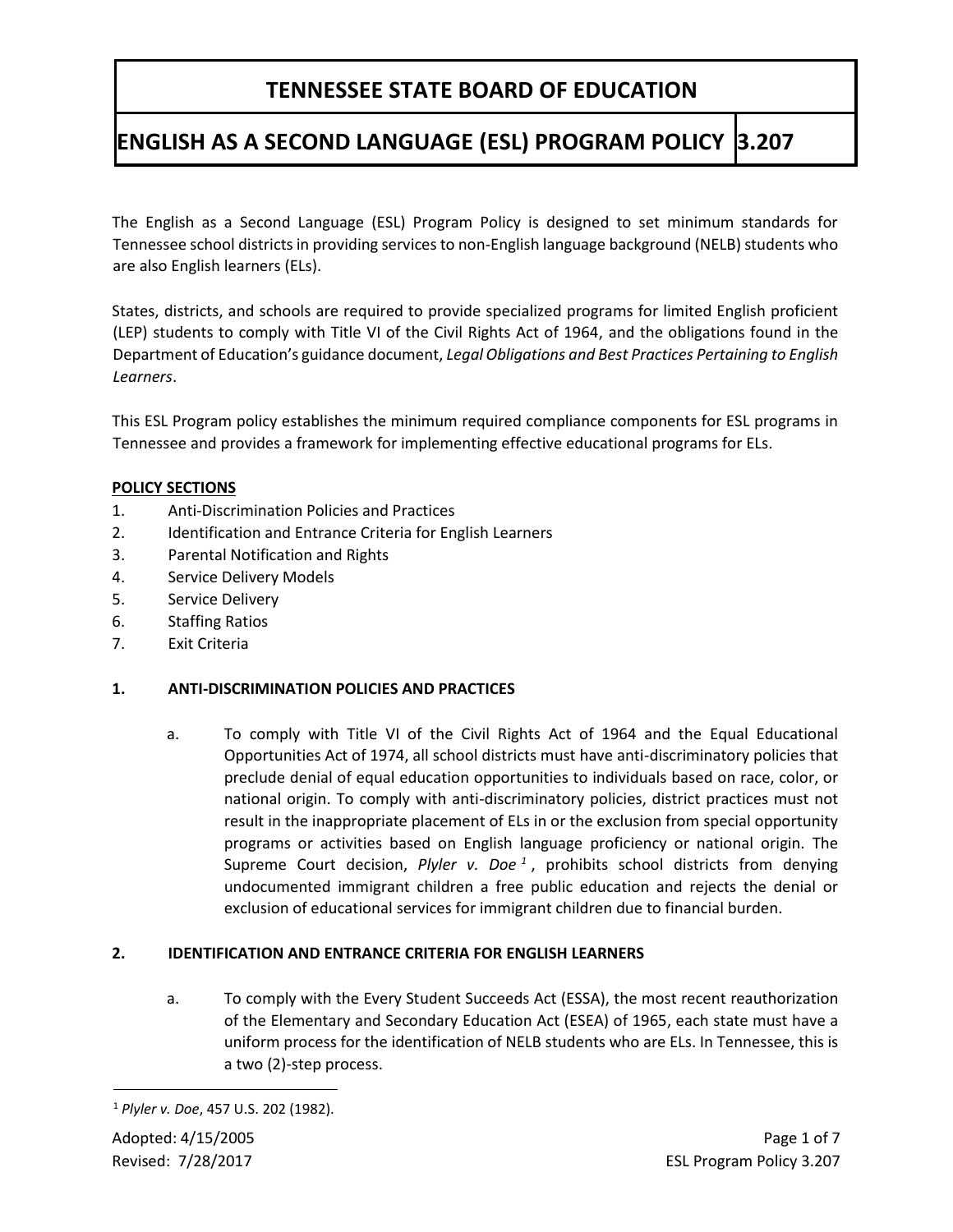# **ENGLISH AS A SECOND LANGUAGE (ESL) PROGRAM POLICY 3.207**

- b. Step 1: School districts administer the Home Language Survey to all students in the district. The Home Language Survey consists of three questions that will be asked of every parent or guardian enrolling his/her child in the school district. These questions are:
	- i. What is the first language this child learned to speak?
	- ii. What language does this child speak most often outside of school?
	- iii. What language do people usually speak in this child's home?
- c. If the answer to *any* of the above questions is a language other than English, the child will be classified as NELB and assessed for English proficiency using the state's approved screening assessment for ESL. If needed, the parents should be interviewed to clarify any discrepancies in the home language survey.
- d. Step 2: Unless an NELB student has documentation from a previous state or district that he or she has met the definition of fluent English proficient (FEP), school districts must assess all NELB students with the state-approved English language proficiency screener to determine whether the student is an EL. All NELB students who are determined to be an EL shall be provided ESL services through an allowable service delivery model.
- e. Each LEA shall use the following criteria to determine entrance into the ESL program:
	- i. Kindergarten students who are screened in the first  $(1<sup>st</sup>)$  semester and who score 27 composite or below on the W-APT screener shall be entered into the ESL program and shall receive a minimum of one (1) hour of ESL service each day from a teacher who holds an ESL endorsement. Kindergarten students who are screened using the W-APT in the second (2<sup>nd</sup>) semester and who score 27 or below on speaking and listening; 14 or below on reading; or 17 or below on writing shall be entered into the ESL program and shall receive a minimum of one (1) hour of ESL service each day from a teacher who holds an ESL endorsement.
	- ii. Students in grades one through twelve (1-12) who are screened using the WIDA screener and who score below 5.0 composite or 4.5 or below on any domain shall be entered into the ESL program.

### **3. PARENTAL NOTIFICATION AND RIGHTS**

a. School districts shall communicate information related to testing, placement, and ESL services to all parents of NELB students in the language and method that the parent can understand, to the extent practicable. Parents of ELs must be informed of the right to refuse placement of their children in ESL programs. If the parent refuses direct ESL services for the student, the general education classroom teacher shall be responsible for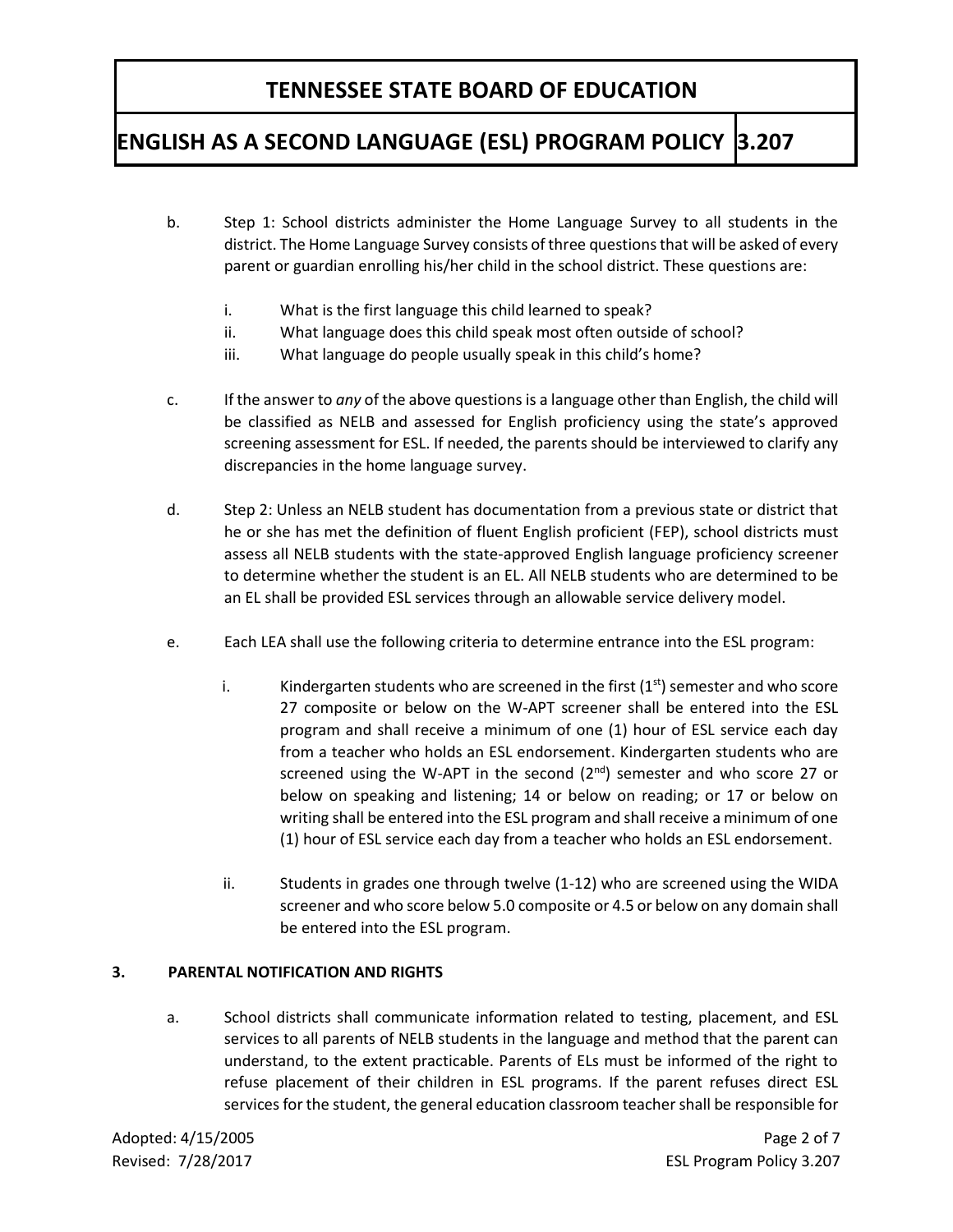## **ENGLISH AS A SECOND LANGUAGE (ESL) PROGRAM POLICY 3.207**

providing appropriate accommodations as required in the student Individualized Learning Plan (ILP). Parents must be informed of the ESL program type to be used, length of time expected for completion of ESL services, how the child was assessed, and options related for program types if available.

### **4. SERVICE DELIVERY MODELS**

- a. An ESL program may be provided through various service delivery models. All service delivery models used by districts shall be aligned to the Consolidated State Performance Report (CSPR). All models must address how academic deficits that are the result of students' limited English proficiency will be remediated. All ESL services shall be founded on evidence-based educational practices. These service delivery models may be used in ESL classrooms, general education classrooms, or in newcomer centers for recently arrived ELs (RAELs). Models approved for use are:
	- i. Sheltered English Instruction;
	- ii. Structured English Immersion;
	- iii. Specially Designed Academic Instruction in English (SDAIE);
	- iv. Content Based Instruction (CBI);
	- v. Push-in instruction;
	- vi. Pull-out instruction;
	- vii. Other model approved by the department.

### **5. SERVICE DELIVERY**

- a. Elementary students at the pre-functional, beginning, or intermediate level shall receive one (1) to two (2) hours per day of direct ESL service from a teacher who holds an ESL endorsement.
- b. Elementary students at the high intermediate to advanced level shall have services tailored to their needs including, fewer hours of ESL direct instruction based on their individualized learning plan (ILP), skills based interventions, and other services that are differentiated for each EL. ELs at the high intermediate to advanced level shall continue to receive up to one (1) hour of direct ESL service each day from a teacher who holds an ESL endorsement until the student achieves English proficiency that allows transition to regular academic programs.
- c. ELs at the high school level shall receive ESL instruction from a teacher who holds an ESL endorsement. Two (2) ESL credits may be counted toward the four (4) English credits required for graduation. It is recommended that the two (2) ESL credits be substituted for English III and IV. Additional ESL courses shall be counted as elective humanities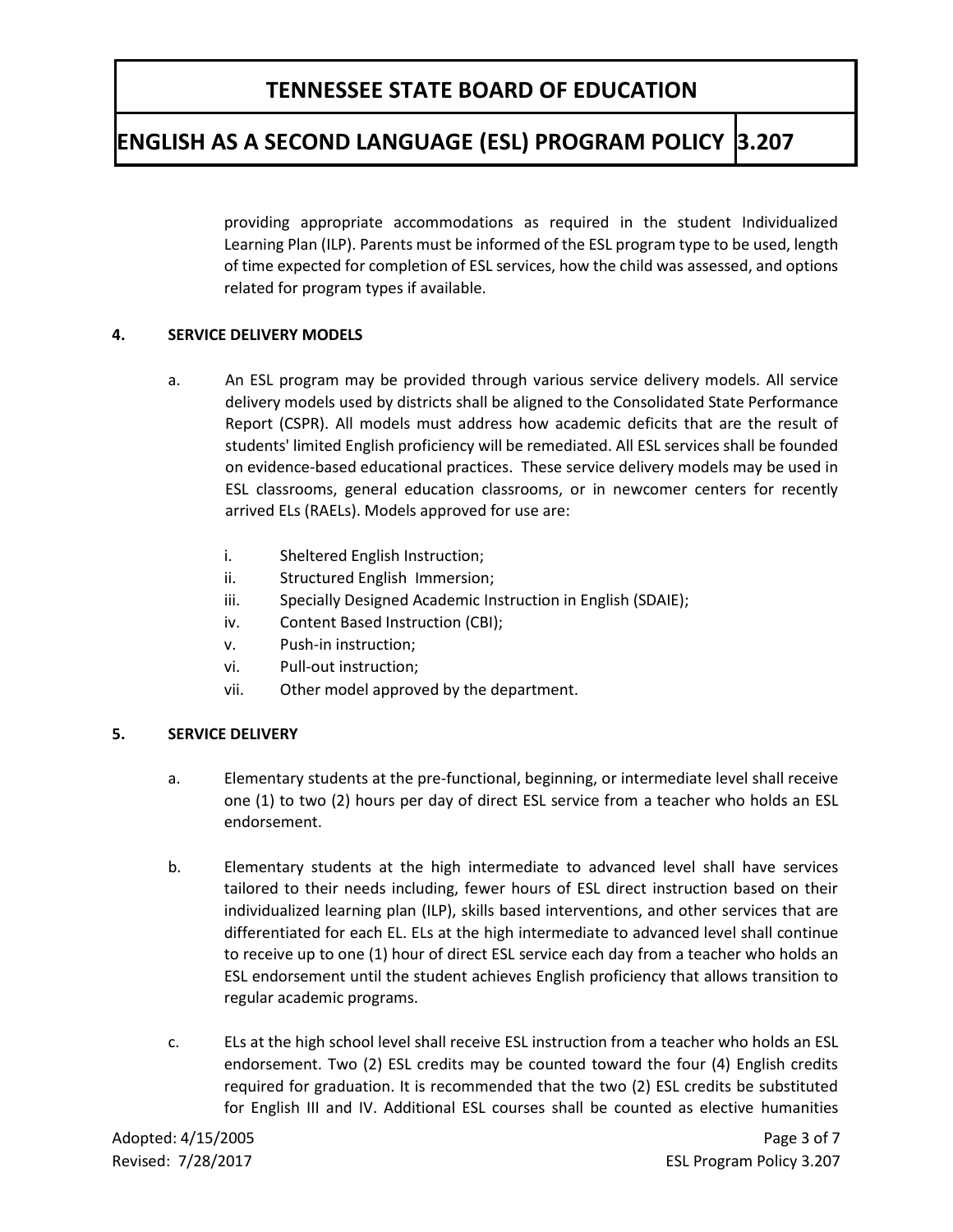# **ENGLISH AS A SECOND LANGUAGE (ESL) PROGRAM POLICY 3.207**

credits. It is recommended that ELs achieve the intermediate level on the English language proficiency test before taking a regular English course. Due to course requirements for graduation, there can be more flexibility in service hours to alleviate issues related to scheduling classes.

- d. High school students at the pre-functional and beginning level shall have a minimum of one (1) hour of ESL service per day from a teacher who holds an ESL endorsement.
- e. Students who score below 3.5 on any domain of the WIDA screener shall receive a minimum of one (1) hour of ESL service each day from a teacher who holds an ESL endorsement.
- f. Students who score 3.5 or above on all domains shall have ESL service tailored to their individual needs as determined by the district.
- g. All teachers providing instruction to EL students shall be trained on the WIDA English language proficiency standards.
- h. In content area classes, teachers must accommodate instruction and assessments to make content area standards and curriculum accessible to EL students. Students may not be retained due to language ability. $2$
- i. Response to Intervention and Instruction  $(RTI^2)$  shall not be used in place of ESL direct services.
- j. Beginning in the 2018-19 school year, all ELs will have an ILP with growth trajectories. Teachers shall monitor growth through benchmarking, formative assessments, and/or summative assessments. If an EL is not experiencing the growth expectations identified in his or her ILP, the student shall receive interventions so she or he may move more rapidly toward English language proficiency. Interventions shall be implemented immediately after the educational team has determined the student is not on the expected growth trajectory.

### **6. STAFFING RATIOS**

a. Appropriate staffing of ESL programs is based on the following criteria:

1

<sup>2</sup> Title VI of the Civil Rights Act of 1964; *Lau v. Nichols*, 414 U.S. 563 (1974).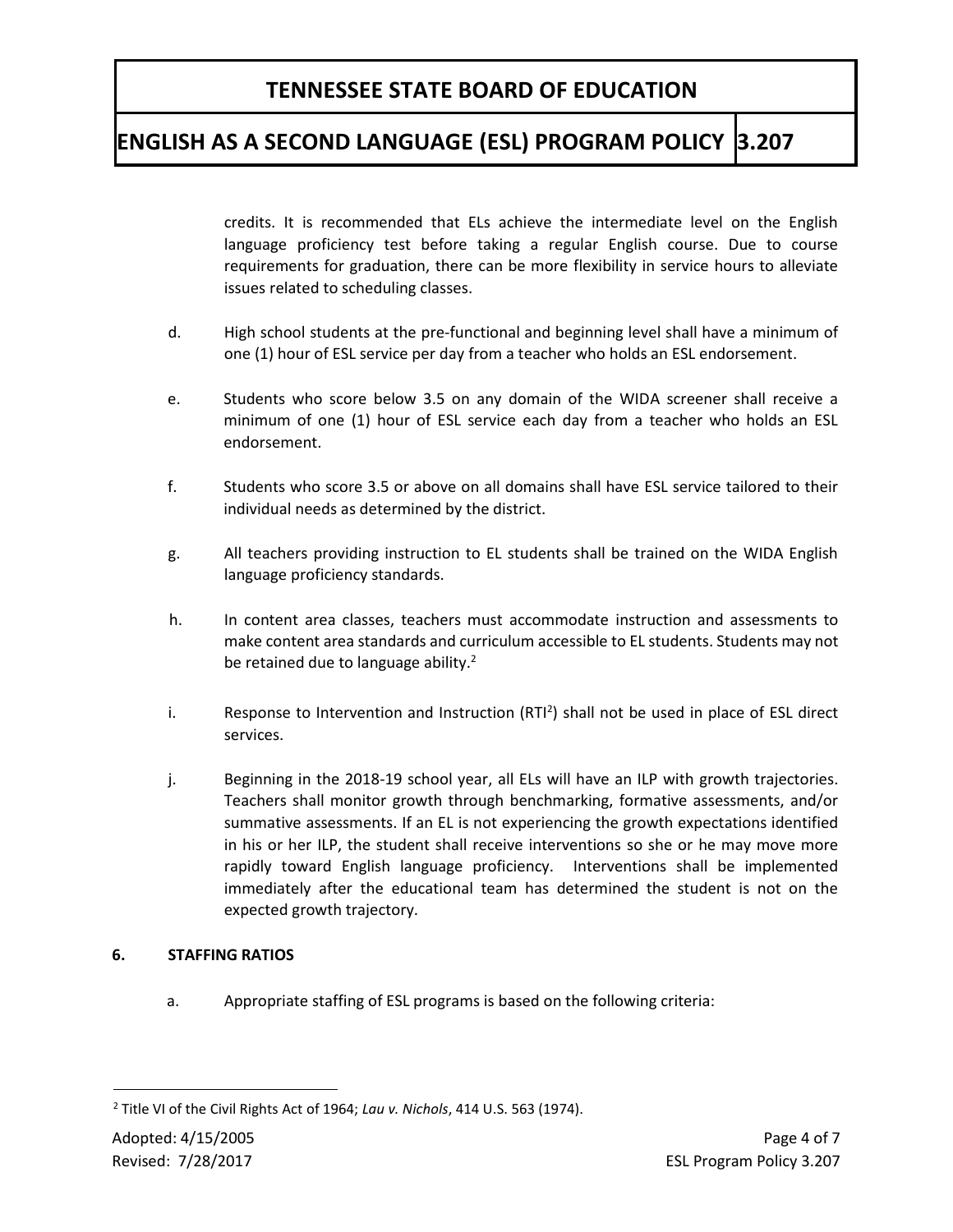## **ENGLISH AS A SECOND LANGUAGE (ESL) PROGRAM POLICY 3.207**

- i. Districts will provide adequate ESL faculty to implement the chosen service delivery model effectively, as documented by the progress in English language proficiency and academic content of their ELs.
- ii. Districts will adequately staff their ESL programs to meet federal compliance requirements, including but not limited to, communication to parents, identification of English language learners, and monitoring of transitional ELs.
- b. To meet the two (2) criteria of effective and compliant ESL programs, districts shall implement ESL programs based on the following staffing ratio standards:
	- i. ESL class sizes shall not exceed state-mandated grade level class size requirements; and
	- ii. The district-wide ESL program staffing ratio shall be based on an average of no more than thirty-five (35) identified EL students per full-time ESL teacher unless an alternate staffing ratio is approved by the Department of Education. An alternative staffing ratio can only be approved when the district is showing adequate academic growth with the EL population and can prove that ELs are receiving the recommended hours of service.
- c. Districts seeking approval for a waiver for an alternate district-wide staffing ratio shall provide the following information annually to the Department of Education:
	- i. The number of ELs served;
	- ii. The proficiency levels of ELs;
	- iii. Evidence that no school in the district is a Focus school based on the EL accountability subgroup;
	- iv. The most recent analysis for the EL subgroup for achievement assessments in reading/language arts, mathematics, and science;
	- v. The proposed staffing ratio that will be used in place of the recommended 35 to 1 ratio; and
	- vi. The justification for the alternate staffing ratio.

### **7. EXIT CRITERIA**

a. English learners who participated in the 2016-17 administration of the WIDA ACCESS and scored 4.2 or higher for composite and 4.0 or higher for literacy may be exited from ESL direct services beginning in the 2017-18 school year. English learners who participate in the 2017-18 administration and subsequent administrations who score 5.0 or higher for both composite and literacy on the WIDA ACCESS may be exited from ESL direct service. Students who exit ESL direct services shall be considered transitional ELs for four (4) school years.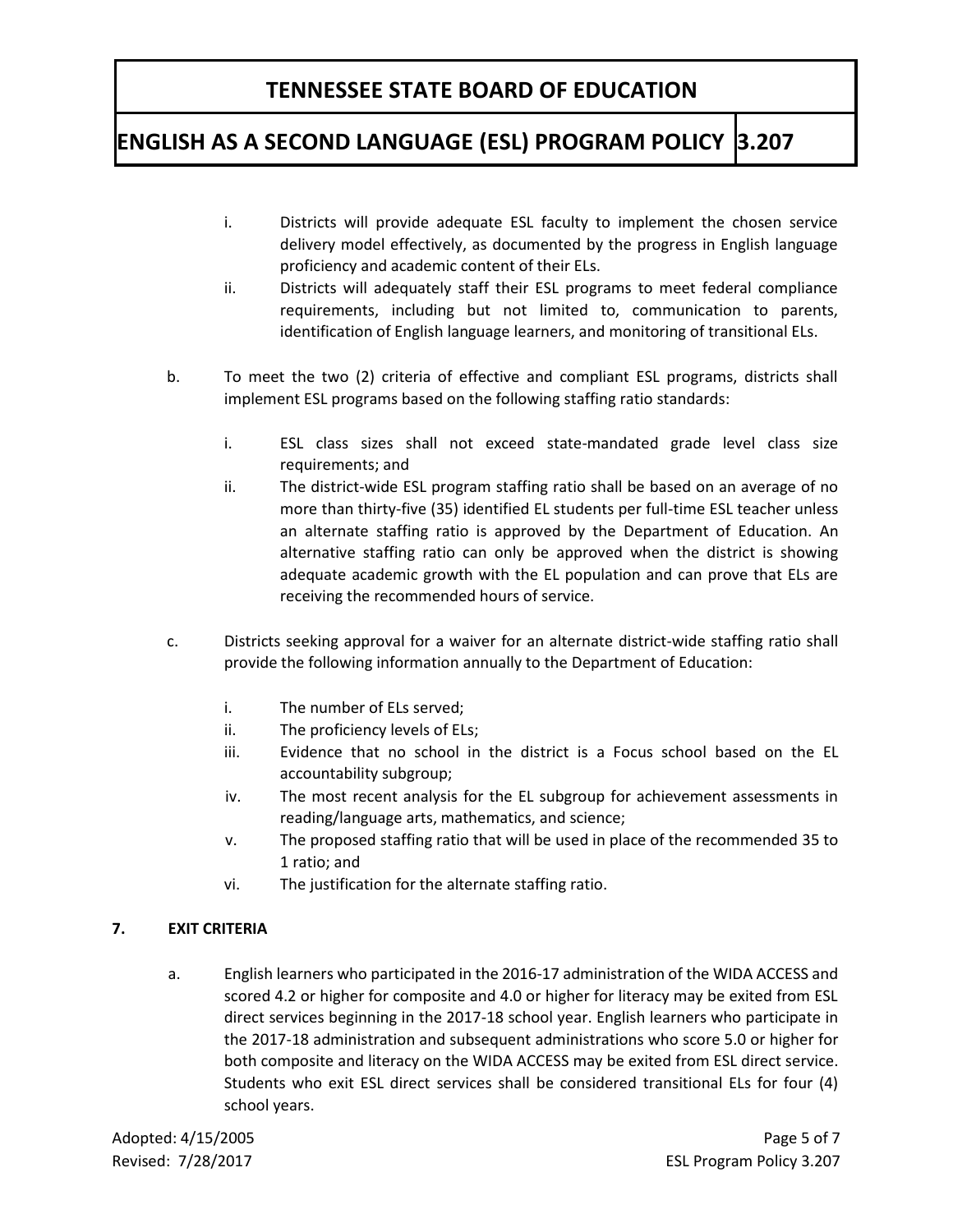## **ENGLISH AS A SECOND LANGUAGE (ESL) PROGRAM POLICY 3.207**

- b. Students in the first  $(1<sup>st</sup>)$  and second  $(2<sup>nd</sup>)$  years of transition are referred to as T1 and T2 respectively. During this transition period, students must be monitored and served as needed. Students in the third and fourth years of transition are referred to as T3 and T4 respectively. During this transition period, ESL service is not required; however, T3 and T4 students will be included in the district's EL subgroup with T1 and T2 students for accountability purposes.
- c. Transitional EL students are considered proficient and shall be served in the general education classroom and shall be monitored for two (2) years. If a transitional student demonstrates difficulty in the general education classroom, he or she shall receive intervention. Accommodations shall be utilized to support the student. If intervention is unsuccessful, the district shall implement its local policy or procedure to reclassify the student as an EL.
- d. If a student was exited from ESL services by another state, the exit shall stand as valid.